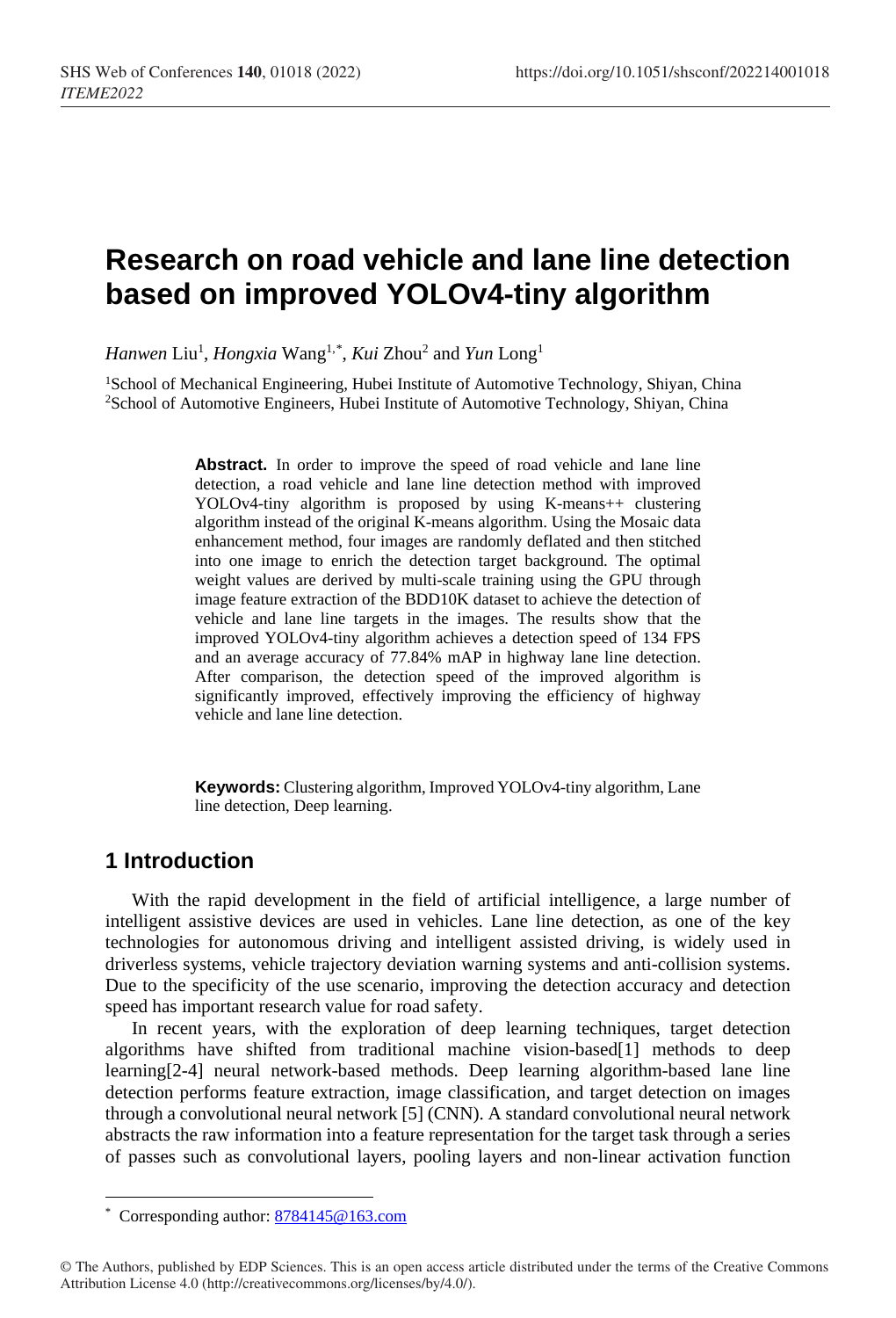mapping. In [6], the computational speed is enhanced by performing top-down and hierarchical attention distillation within the network itself to enhance the learning of representations in the CNN-based lane detection model. In [7], a feature map information fusion method based on VGG networks is proposed, introducing the concept of null convolution to identify lane lines in complex environments. In [8], the adaptive doublethreshold screening method is proposed to extract lane line features in order to fit lane lines. In [9], the proposed improved YOLOv3[10] algorithm, using the K-means++ clustering algorithm, determines the number of target a priori frames and the corresponding width and height values according to the inherent characteristics of highway lane line width and height, so as to detect the lane lines, shortening the detection time and effectively avoiding the problem of missed detection. In [11], the multi-label detection approach is proposed to establish constraint relationships between multiple labels to obtain more complete vehicle information and add an input layer to YOLOv4 [12] to improve the network detection speed.

In complex traffic environments, the speed of target detection is particularly important, The deep network structure of YOLOv4 allows the algorithm to have a high detection accuracy, but it also needs to sacrifice a lot of time for processing a large number of parameters; YOLOv4-tiny retains the YOLOv4 backbone network structure and simplifies the feature extraction layer, which significantly improves the computational speed due to the greatly reduced number of parameters, but decreases the detection accuracy. In order to ensure the detection accuracy and improve the detection speed, this paper will improve the lightweight YOLOv4-tiny network structure, aiming to improve the computation speed and achieve the detection of road vehicles and lane lines.

## **2 Analysis of the YOLOv4-tiny algorithm**

#### **2.1 YOLOv4-tiny network architecture analysis**

The YOLOv4-tiny network structure is shown in Figure 1. One of the backbone feature extraction layers (CSPDarknet53-tiny) first performs CBL processing on the input image. The CBL structure is shown in Figure 1(a) and includes Conv (convolutional layer), BN (batch normalisation), and LeakyRelu (activation function). Two CBL layers compress the image in height and width, and then the image is further compressed and downsampled by a network structure with three sets of residual and pooling layers (Maxpool) stacked on top of each other. The residual layer incorporates the features of the CSP (Cross Stage Partial Connections) structure, as shown in Figure 1(b), where the CSP structure adds another residual edge next to the main line channel made up of the residual components, and the two channels are combined and output. The enhanced feature extraction layer adopts a feature pyramid network (FPN) structure, outputting two effective feature layers with higher semantic information for the final detection of image targets, where a represents the number of prediction frames and c represents the prediction category, and the two channels are used to detect smaller and larger targets respectively.

#### **2.2 Loss function calculation**

The YOLOv4-tiny algorithm takes into account the penalty term for the aspect ratio of the prediction frame and proposes CIoU with the following equation.

$$
CIoU = IoU - \frac{\rho^2(b, b^{gt})}{c^2} - \alpha v \tag{1}
$$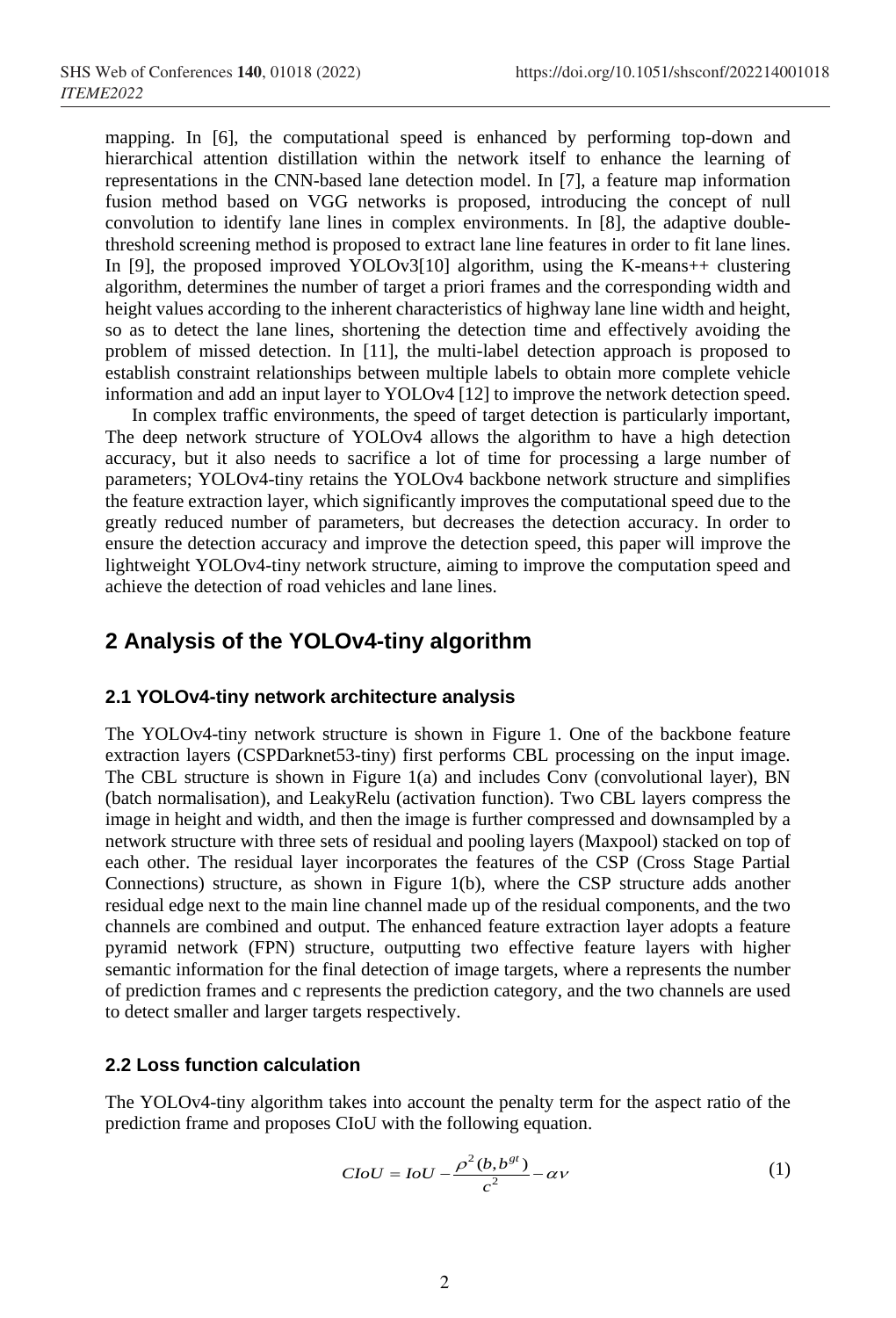

**Fig. 1.** YOLOv4-tiny network architecture.

where  $\rho^2(b, b^{gt})$  is the Euclidean distance between the centre point of the prediction frame and the real frame, and *c* is the diagonal distance between the prediction frame and the smallest closed area of the real frame, as shown in Figure 2.  $\alpha, \gamma$  is the influence factor,  $\alpha$ the parameter is used to balance the ratio, and the  $\nu$  parameter is used to measure the consistency of the aspect ratio with the following equation.

$$
\alpha = \frac{v}{1 - IoU + v} \tag{2}
$$

$$
v = \frac{4}{\pi^2} \left( \arctan \frac{w^{st}}{h^{st}} - \arctan \frac{w}{h} \right)^2
$$
 (3)

CIoU takes into account the overlap rate, distance and scale between the prediction frame and the target, making the final target frame regression more stable and the loss function more inclined to optimize in the direction of more overlapping regions.





From the above equation, the confidence level can be calculated as:

$$
confidence = \Pr(object) \times CloU \tag{4}
$$

Assuming the image is divided into  $n \times n$  grid cells, the position of the prediction box and the width and height parameters are adjusted using the distance between the centre of the a priori box and the real box,  $Pr(object)$  the adjustment process *confidence* is as follows.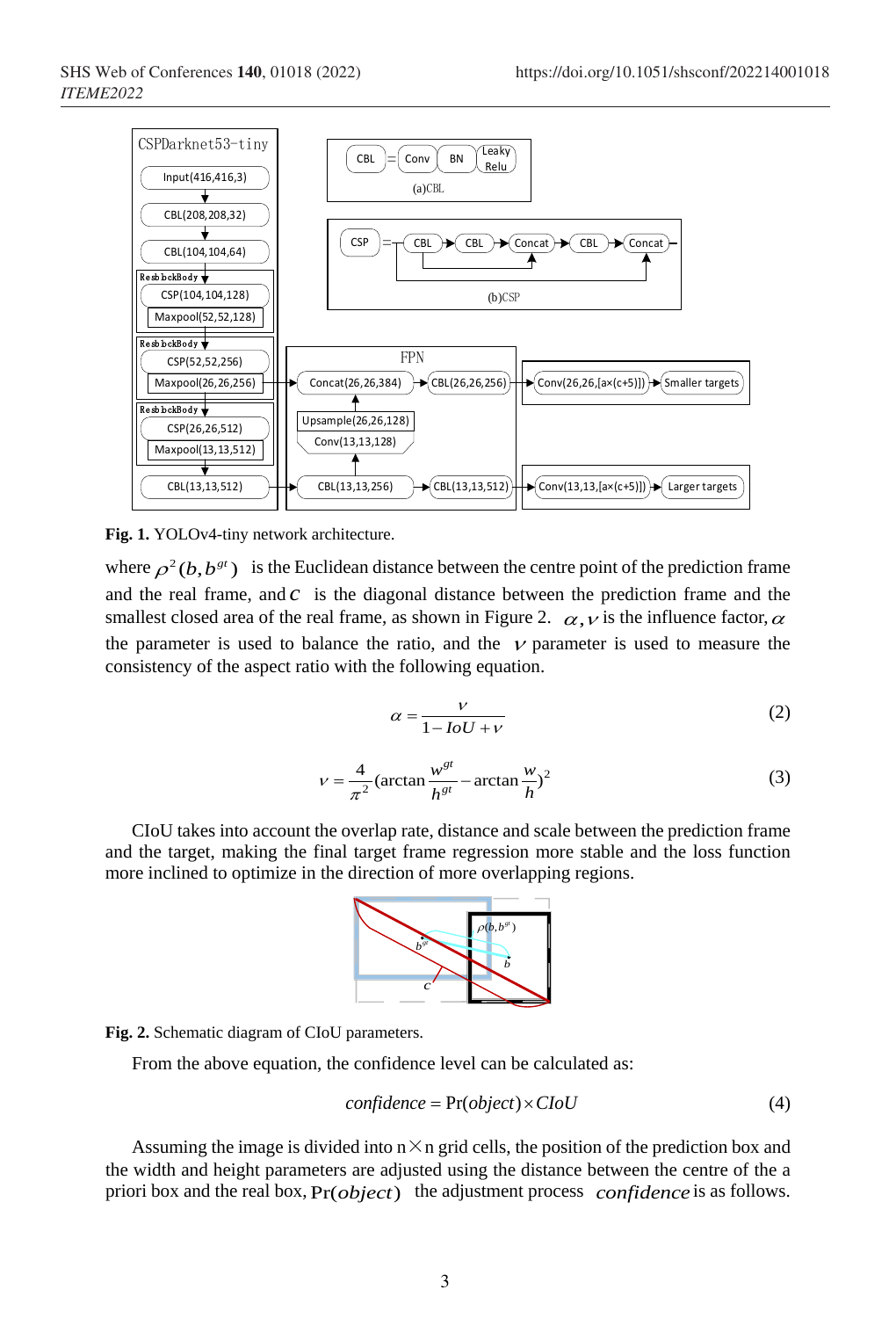$$
\begin{cases}\nx = sigmoid(x_{data}) + x_{grid} \\
y = sigmoid(y_{data}) + y_{grid} \\
w = e^{w_{data}} \times w_{anchor} \\
h = e^{h_{data}} \times h_{anchor}\n\end{cases}
$$
\n(5)

where  $x_{data}$ ,  $y_{data}$  is the distance between the a priori box and the centre point of the real box,  $x_{grid}$ ,  $y_{grid}$  is the co-ordinate of the centre point of the a priori box,  $w_{data}$ ,  $h_{data}$  is the adjustment parameter of the width and height of the a priori box,  $w_{anchor}$ ,  $h_{anchor}$  is the width and height of the a priori box, and  $x, y, w, h$  is the adjusted position and width and height parameter of the prediction box. The final prediction box is obtained by pre-setting the confidence threshold, removing the a priori boxes with confidence below the threshold, and then non-maximum suppression for the a priori boxes with confidence above the threshold.

The loss function expresses the difference between the predicted value and the true value by comparing the predicted value output after the image has passed through the network with the true value in the image, thus serving as an important parameter to measure the effectiveness of network detection. From equation (1), the loss function can be calculated as follows.

$$
loss = 1 - IoU + \frac{\rho^2(b, b^{gt})}{c^2} + \alpha v \tag{6}
$$

### **3 YOLOv4-tiny algorithm improvements**

The improved YOLOv4-tiny algorithm uses the K-means++ clustering algorithm to replace the original clustering algorithm, reducing the time consuming network model operations while increasing the accuracy rate. The figure3 shows the improved YOLOv4-tiny algorithm target detection process, and this section will analyse the clustering algorithm and the Kmeans++ optimisation theory in detail respectively.



Fig. 3. Flow chart of target3 detection.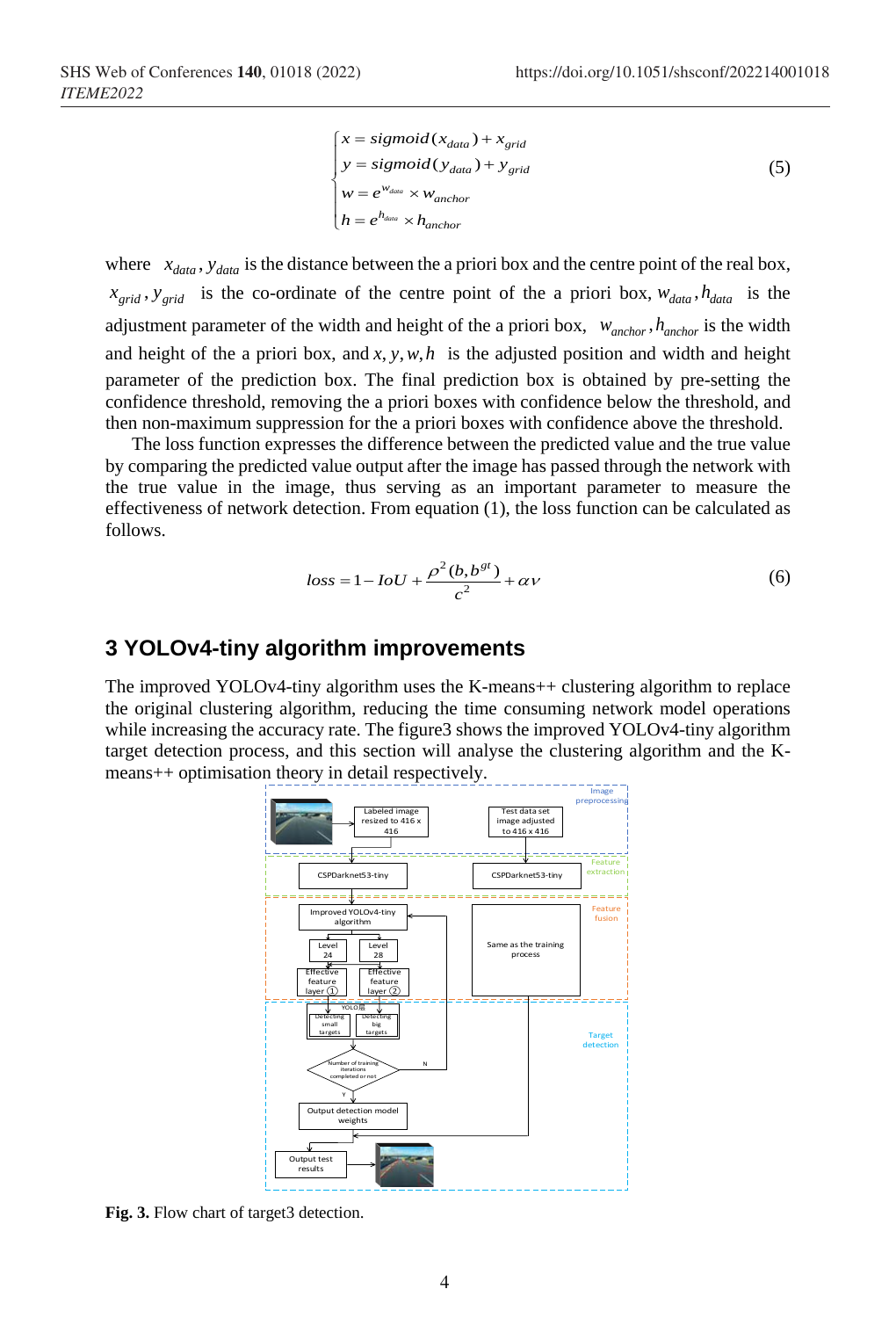#### **3.1 Clustering centre generation**

The YOLOv4-tiny algorithm uses a K-means clustering algorithm based on Euclidean distance. The core idea is to randomly select K points as the initial clustering center, calculate the distance from each of the remaining points to the clustering center, and classify the object into the class in which the nearest clustering center is located. Since the algorithm relies on the selection of the initial K-value, the K-value has a very strong influence on the final clustering result and the computation time. Once the initial value is poorly chosen, it is easy to fall into the local optimal solution, which affects the detection accuracy. On the other hand, the K-means algorithm requires constant sample classification adjustment, and the time overhead can be very large when the data volume is large.

#### **3.2 Improved K-means++ algorithm**

In order to improve the detection performance and optimise the training effect, this paper uses the K-means++ clustering algorithm to cluster the vehicle and lane line features. The greater the distance, the higher the probability of being selected as the next cluster centre, until K cluster centres have been selected. By using the less random K-means++ clustering algorithm, we can effectively avoid the situation of falling into a local optimum solution due to the initial clustering centre error, and also solve the problem of increasing time overhead caused by repeatedly adjusting the sample classification.

#### **3.3 A priori frame design**

The YOLOv4-tiny algorithm uses anchor boxes in the prediction process, which is a clustering algorithm that generates K square boxes with fixed width and height values based on the position and width of the bounding boxes with the detected target in the image. By comparing the differences between the anchor boxes and the a priori boxes, the width and height parameters of the a priori boxes are continuously updated to obtain accurate prediction boxes containing the target.

In the process of updating the parameters of the prior frame using the clustering algorithm, the traditional clustering method is to use the Euclidean distance to measure the error, but when the size of the prior frame is larger, the error value will then become larger, so the intersection ratio (IoU) of the picture sample label frame and the prior frame is used as the objective function to express the difference between the clustering centre and the sample, the larger the intersection ratio, the smaller the distance, the better the clustering effect. The distance formula is.

$$
D = \min \sum_{box=0}^{n} \sum_{cen=0}^{c} [1 - IoU]
$$
 (7)

where box is the picture sample label box, cen is the cluster centroid, n is the number of picture samples and c is the number of categories.

The BDD100K dataset images used in this paper are scaled down to a size of  $416 \times 416$ , and the corresponding target selection boxes in the figure are adjusted for width and height, and the results are shown in the figure4 after K-means++ clustering of the dataset samples.

From the figure, it can be seen that the K-value tends to be smooth at 6, with an accuracy rate of about 71%. Therefore, in this paper, six a priori frames are selected to identify the targets, and the clustering centroids are [10,12], [16,23], [25,13], [28,34], [48,58] and [102,126].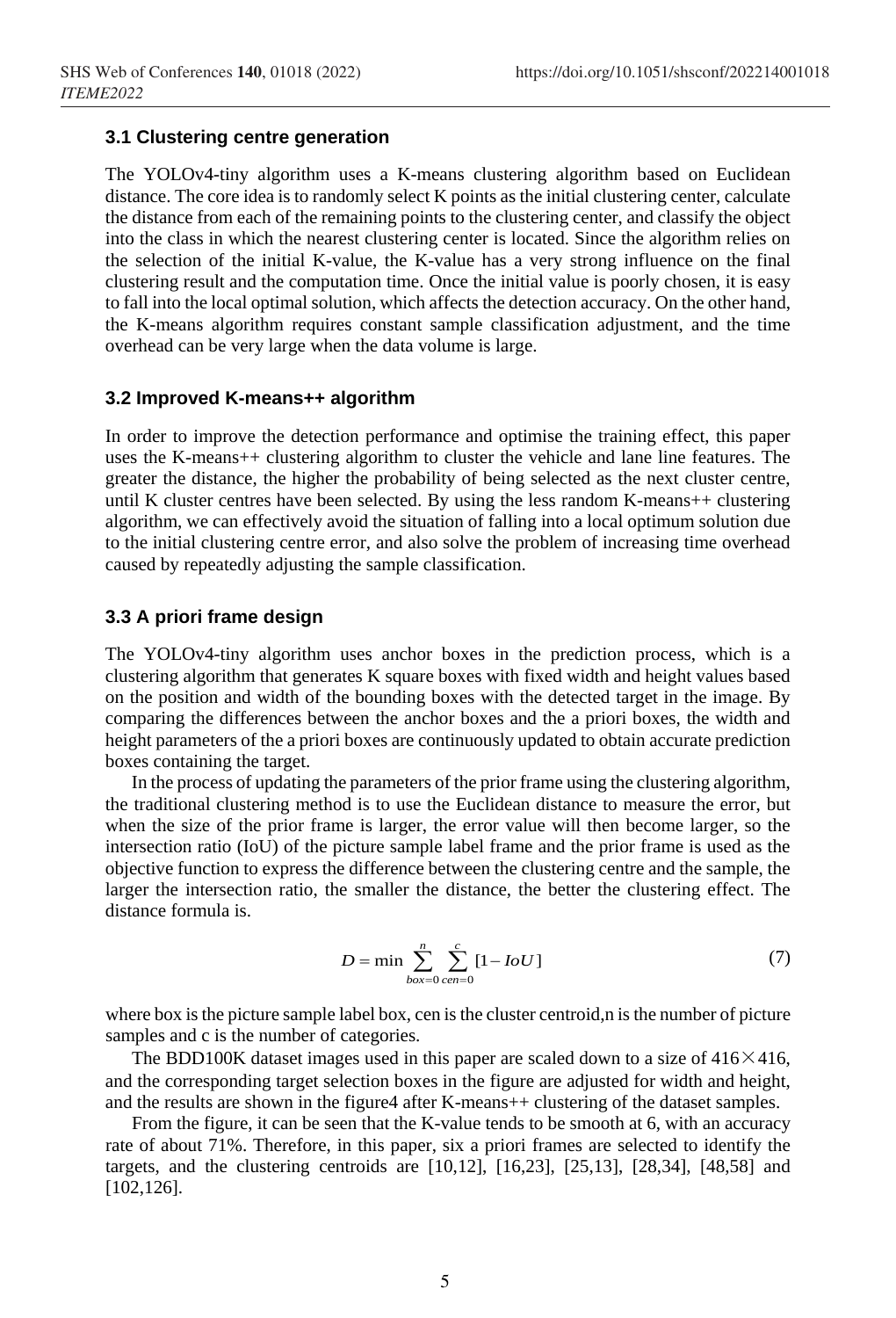

**Fig. 4.** Plot of number of a 5priori frames against average accuracy.

### **3.4. A priori frame assignment**

The YOLOv4-tiny algorithm uses a multi-scale fusion method for target detection, which enhances the accuracy of detecting small targets and is suitable for distant target recognition in road scenes. the YOLOv4-tiny algorithm fuses two scales,  $1 \times 3$  13 and  $2 \times 626$ , and assigns three a priori frames to each scale. Based on the clustering results in the previous section, six clustering centres are assigned to the two scales in this paper, with the smaller the scale, the higher the accuracy of detecting large targets, as shown in Table 1.

Table 1. Table of a priori frame assignments for different scales.

| Scale        | A priori box                         |  |  |
|--------------|--------------------------------------|--|--|
| $13\times13$ | $[28,34]$ , [48,58], [102,126]       |  |  |
| $26\times26$ | $[10, 12]$ , $[16, 23]$ , $[25, 13]$ |  |  |

The improved YOLOv4-tiny algorithm reduces the amount of operations and improves the real-time detection while ensuring detection accuracy, enabling road scene detection.

# **4 Testing and analysis of results**

### **4.1 Data set production**

In this experiment, the BDD100K open driving dataset is used. Since only vehicles and lane lines are used as detection targets in this experiment, the training sample images are reduced to 6000 images, of which 80% are used for training and 20% are used for validation. The vehicles and lane lines in the training set images are labeled using the LabelImg image annotation tool to generate the corresponding label files.

### **4.2 Test environment**

The experimental environment in this paper is Windows 10 64-bit operating system, using AMD Ryzen 7 5800H with Radeon Graphics 3.20GHz processor, computer graphics configuration is NVIDIA GeForce RTX3060 Laptop GPU, 6G memory. To make full use of the GPU and accelerate the training process, CUDA11.1 was installed on the system, as well as the corresponding cudnn. the deep learning framework was pytorch v1.8.0. The initial weight parameters used coco dataset weights to accelerate the loss function descent, and the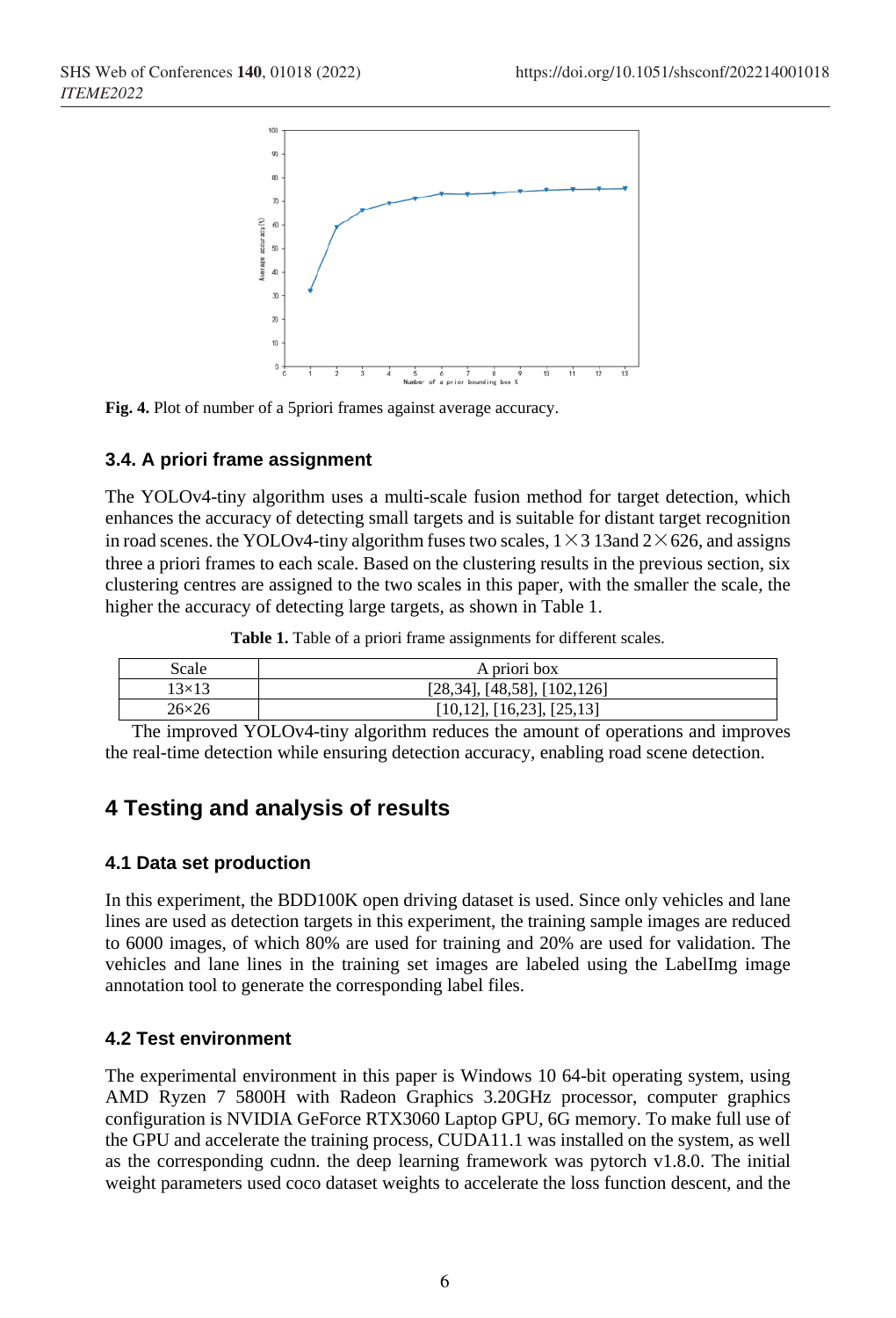number of training iterations was 800times. the trend of the loss function during the training process was recorded as shown in Figure.5



**Fig. 5.** Loss function change curve.

### **4.3. Test results and analysis**

As can be seen from the figure 5, the loss function loss value is about 3.64% at the beginning of the training, with the increase of the number of training iterations, the loss function value gradually decreases, and the loss function value is about 1.36% when iterating to800 the second, reaching the vehicle and lane line detection requirements. Figure 6 shows the detection effect of the improved YOLOv4-tiny algorithm for real road scenes, including four driving environments: daytime, darkness with street lights, darkness without street lights, and tunnel, respectively. The results show that the improved YOLOv4-tiny algorithm has good detection effect, and the algorithm has good adaptability and can accurately identify vehicles and lane lines in complex real-time environments with poor lighting and vision conditions.



**Fig. 6.** Detection results of the improved7 S-YOLOv4-tiny algorithm.

The performance of different algorithms is evaluated by comparing the mAP and FPS of different network models. mAP value is the average accuracy of all detection categories, higher mAP means better detection accuracy; FPS value is the number of frames per second transmitted from the image, larger FPS value means faster image detection and smoother picture. The improved algorithm (S-YOLOv4-tiny), while retaining the speed of YOLOv4 tiny lightweight network computing, optimises the original clustering algorithm and improves the detection accuracy of the algorithm. A comparison with the existing algorithm verifies the effectiveness of the algorithm improvements, and a comparison of the network structure performance is shown in Table 2.

The data in the table shows that the lightweight S-YOLOv4-tiny algorithm has a faster detection speed, and the FPS values have improved to different degrees compared to YOLOv4 and YOLOv4-tiny algorithms; compared to before the improvement, the mAP value of S-YOLOv4-tiny algorithm has improved by 14.73%, which is only 3.69% lower than that of YOLOv4 algorithm. The figure7 shows the comparison of the detection results of different network models. It can be seen that S-YOLOv4-tiny has significantly improved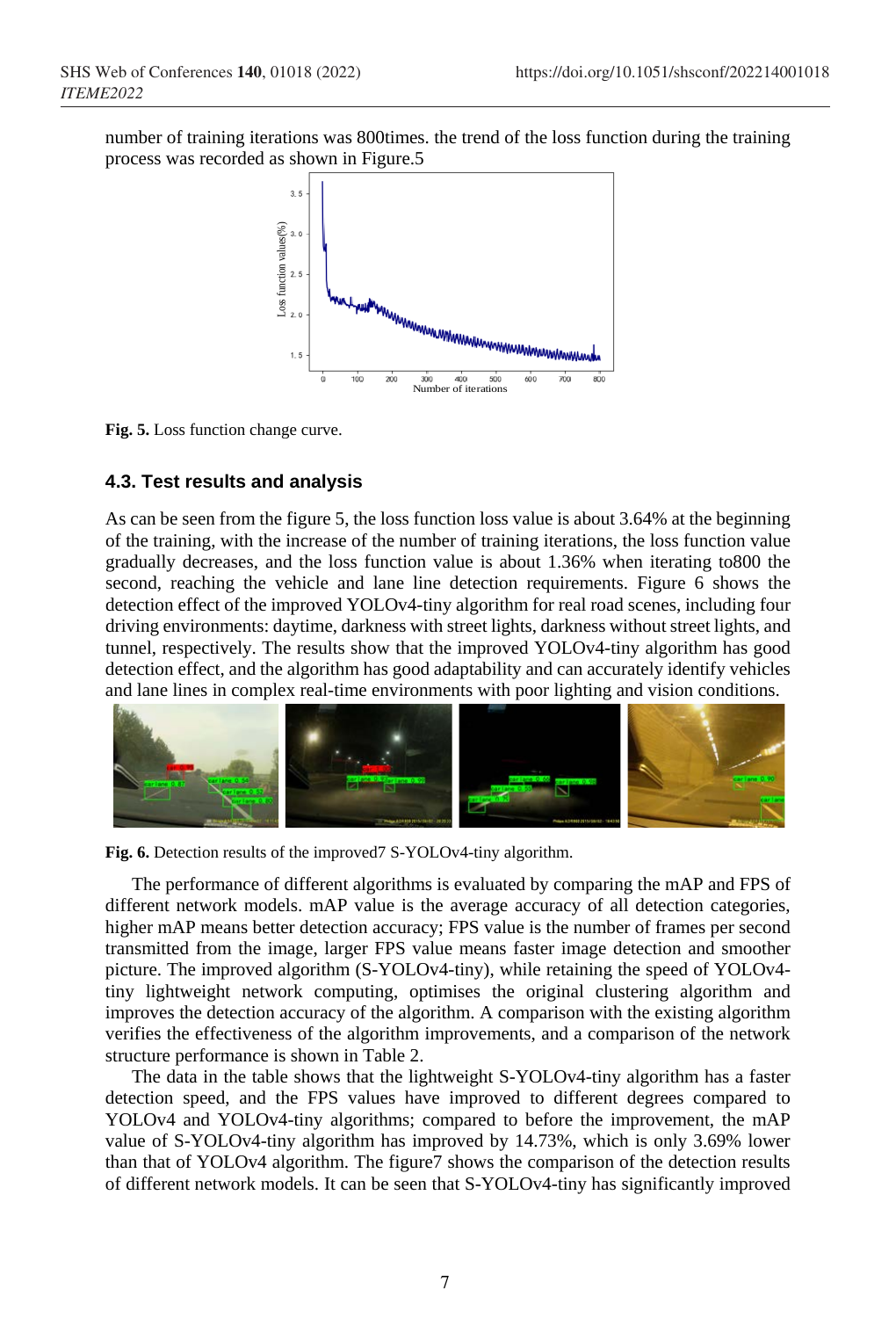the detection effect compared with the other two algorithms, and is more effective in detecting complex environments

| Network Model          | YOLO <sub>v4</sub> | YOLO <sub>v</sub> 4-<br>tiny | S-YOLOv4-tiny     |
|------------------------|--------------------|------------------------------|-------------------|
| Number of participants | $6.4 \times 107$   | $5.91 \times 106$            | $5.91 \times 106$ |
| Calculated volume      | $2.99 \times 1010$ | $3.42 \times 109$            | $3.42 \times 109$ |
| $mAP(\%)$              | 81.53              | 63.11                        | 77.84             |
| <b>FPS</b>             | 54                 | 129                          | 134               |

**Table 2.** Network architecture performance comparison.



(a) S-YOLOv4-tiny test results



(b) YOLOv4-tiny test results



(c) YOLOv4 test results

**Fig. 7.** Comparison of test results.

# **5 Conclusion**

The K-means++ clustering algorithm was used to optimise the original network to achieve the detection of vehicles and lane lines in highway scenes. The improved algorithm achieved a detection speed of 134 FPS and an average accuracy of mAP of 77.84% in highway lane line detection, which effectively improved the accuracy and speed of highway vehicle and lane line detection in comparison with the existing algorithm and verified the effectiveness of the algorithm.

# **References**

- 1. T H Yu, R B Wang, B Y Gu, L Guo. J Highw Transp Res Dev.**01**,139-142+158,(2006)
- 2. D C Wang, C H Bai, K J Wu. J Front Comput Sci Technol.**1**-15 (2021)
- 3. X Wu, X R Song, S Gao, C B Chen. Transd Micros Technol.**40**(02),4-7+18,(2021)
- 4. D G Xu, L Wang, F Li. Comput Eng Appl,**57**(08),10-25(2021)
- 5. A Krizhevsky, I Sutskever, G Hinton. NIPS,**25**(2),(2012)
- 6. [Y Hou](https://xueshu.baidu.com/s?wd=author:(Y%20Hou)%20&tn=SE_baiduxueshu_c1gjeupa&ie=utf-8&sc_f_para=sc_hilight=person), [Z Ma](https://xueshu.baidu.com/s?wd=author:(Z%20Ma)%20&tn=SE_baiduxueshu_c1gjeupa&ie=utf-8&sc_f_para=sc_hilight=person), [C Liu](https://xueshu.baidu.com/s?wd=author:(C%20Liu)%20&tn=SE_baiduxueshu_c1gjeupa&ie=utf-8&sc_f_para=sc_hilight=person), [CC Loy,](https://xueshu.baidu.com/s?wd=author:(CC%20Loy)%20&tn=SE_baiduxueshu_c1gjeupa&ie=utf-8&sc_f_para=sc_hilight=person)(2019)
- 7. Y Gao, C Wang, Z J Li. S T A E,**21**(24),10401-10406,(2021)